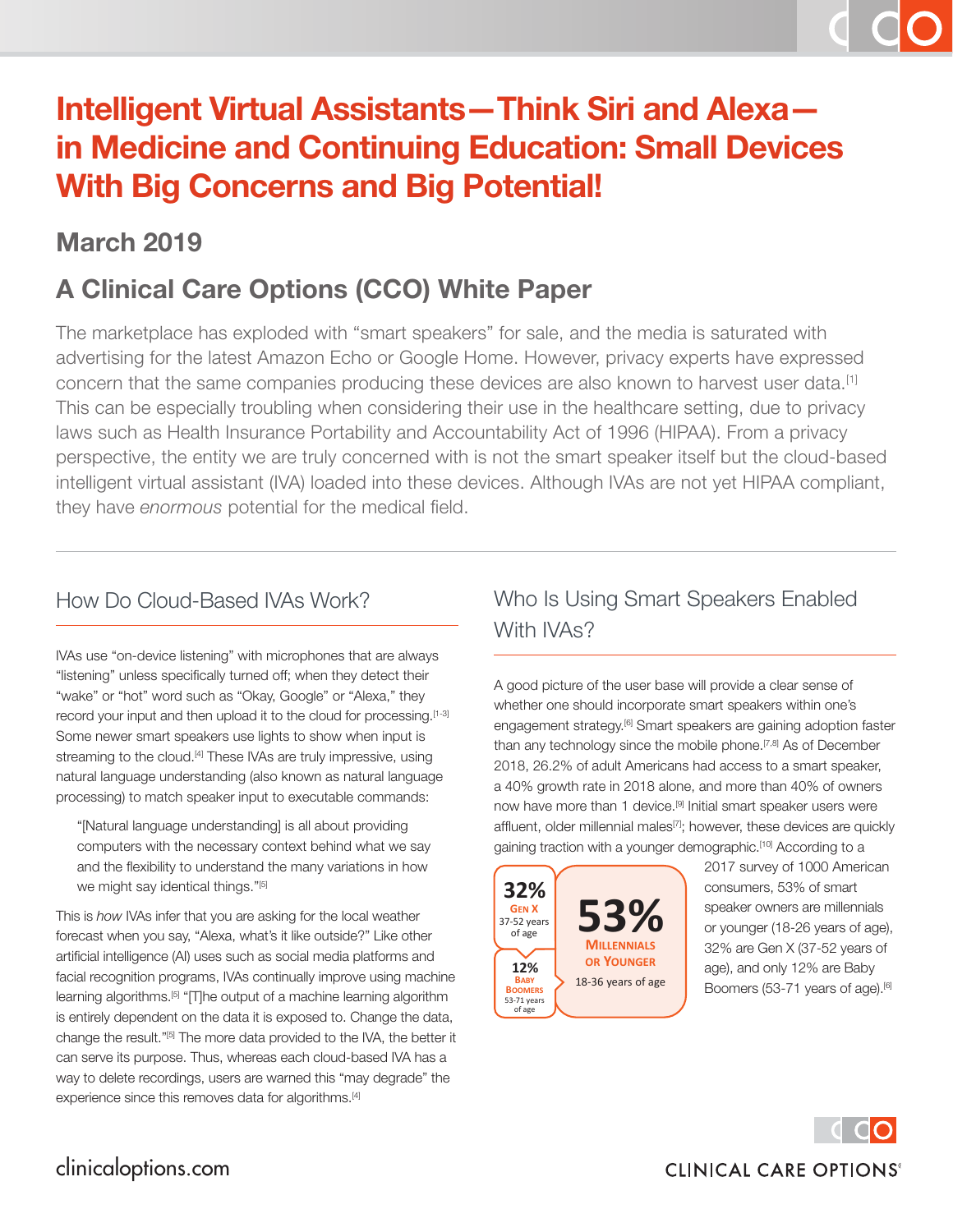Apple introduced the first cloud-based IVA, Siri, via the iPhone in April 2011.<sup>[11]</sup> but the first stand-alone device was the Amazon Echo released in November 2014.<sup>[12]</sup> Uptake has been rapid; between May 2017 and May 2018, US smart speaker ownership more than doubled.<sup>[10,13]</sup> By June 2018, 24% of US households had smart speakers, [14] and this number was expected to have risen dramatically after the 2018 holidays.[15] Tech watchers were not disappointed: 8% of people in the United States received a smart speaker for the holidays, bringing the number of smart speakers in circulation to almost 119 million!<sup>[16]</sup> Healthcare industry researchers expect that by 2020, one half of all searches will be conducted by voice.[17] Smart speakers are expected to reach 55% of US households by 2022.[17] Consistent with this home use trend, the global healthcare industry's IVA market size is expected to reach \$2.95 *billion* by 2025, representing an explosion of these devices into the medical field.[18] By way of illustration, the global healthcare IVA market was valued at approximately \$186.3 *million* in 2017.[19]

> ...the global healthcare industry's IVA market size is expected to reach \$2.95 billion by 2025...



### Which IVA Could Continuing Education Developers Target?

The top 5 IVAs in the United States (with their delivery devices) currently are:

- 1. Alexa (Amazon Echo, many other devices)
- 2. Google Assistant (Google Home, Bose, Sony, many other devices)
- 3. Siri (Apple devices)
- 4. Cortana (Microsoft/Windows devices)
- 5. Bixby (Samsung devices)<sup>[20-22]</sup>

Amazon Alexa currently dominates mostly because it was first to market.[23] Although many cloud-based platforms do support HIPAA compliance requirements, including Amazon's secure cloud computing platform Amazon Web Services, Google Cloud, and Microsoft Azure, and can be used for content delivery, [23-25] their capabilities are not currently smart speaker–friendly. Since the groundwork is already in place for healthcare providers to use these platforms, the tech companies simply need to incorporate appropriate safeguards into their IVAs to meet the requirements of HIPAA.[23]

Cortana is expected to do well in the business space because it is already integrated into so many Microsoft devices,[26] but Google Assistant is being integrated with Chrome OS devices, such as Google Pixelbook.[27]

## What Types of Content Are Users Currently Accessing via IVA?

In the pre-IVA world, speaking to a machine was awkward for both the person speaking and those listening, but smart speakers have changed this experience; 72% of smart speaker owners are now comfortable using them in front of others.[15] Indeed, with the recent leap in smart speaker usage, voice interaction is now becoming a habit.<sup>[28]</sup> Smart speaker owners use them for a multitude of tasks, including asking general questions, checking the weather, setting timers/alarms, controlling other devices, managing lists, receiving news or radio broadcasts, and hearing jokes or playing games.<sup>[15,29]</sup> However, the most frequent use and important for continuing education—is playing and streaming audio: Users are growing accustomed to syncing data from mobile devices to their voice-based devices.[14] NPR Chief Marketing Officer Meg Goldthwaite said, "[S]mart speaker owners are turning off their TVs and closing down their laptops to spend more time listening to news, music, podcasts, and books, fueling the demand for more audio content."[30]



Source: NPR & Edison

Most owners use smart speakers in their homes, and the location of home use is trending toward the living room, bedroom, kitchen, and home office.<sup>[14,31]</sup> It is only natural that innovators have begun to think of other applications for cloud-based IVAs and are increasingly being integrated into other types of products. For example, homebuilders are integrating Alexa into entire houses, and Toyota is adding Alexa to its cars.[32]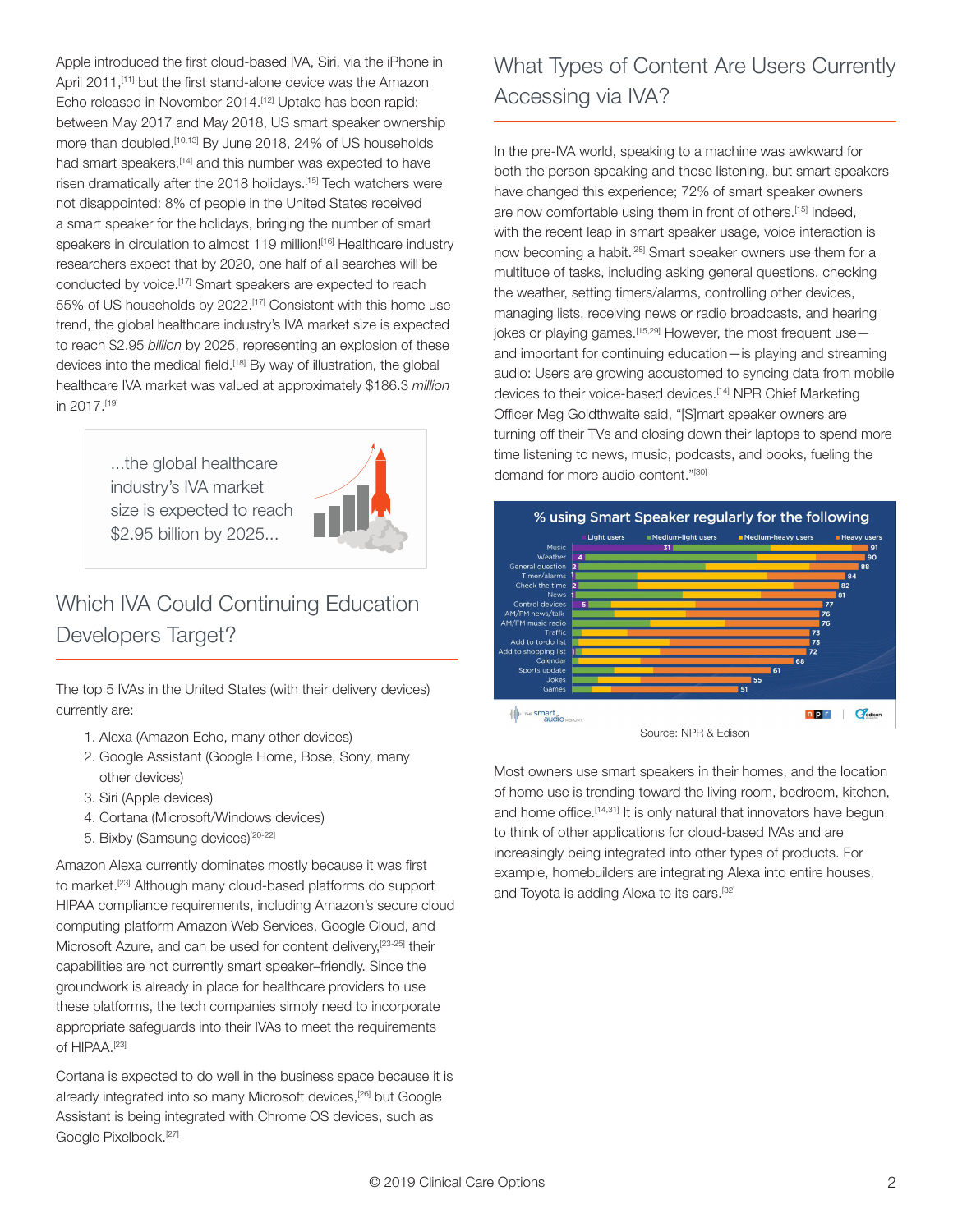Using IVA-enabled smart speakers creates issues that derive from an individual's right to privacy that is part of the makeup of the laws of the United States, including HIPAA.[33] Legal analysts put it this way: It is no problem for Dr. Jones to encourage Mr. Smith during an office visit to use his own Google Assistant to remind him to take his blood pressure medication at home at a certain time. However, Dr. Jones should not ask her own Alexa to set a reminder to tell Mr. Smith at Monday's clinic to avoid salty foods due to his hypertension. This would be a HIPAA violation "synonymous with leaving a handwritten note with the same information out in your office lobby for anyone with a hint of curiosity to read."[34] However, since continuing education itself does not usually include any private patient data, it is not likely to run afoul of HIPAA.

Since IVAs are voice activated, they can misinterpret sounds as their "wake" word and record conversations not meant for them.[2] For example, an Amazon Echo recently accidentally released a couple's private conversation to a third party without their knowledge or consent.[35] This is not likely to be a problematic issue for continuing education since learners will not be disclosing sensitive patient information to their IVA while using it to participate in continuing education.

It has been shown that hackers can potentially send "hidden" audio commands directly embedded into music or spoken text undetectable to human ears but detectable to IVAs that can manipulate them into doing things without the user's knowledge, such as dial phone numbers, send messages, make purchases, open Web sites, or even transfer money.[36,37] For continuing education developers, this could translate to a potential for loss of proprietary information. To help combat this, some IVAs, including Google Assistant and Alexa, have voice recognition feature users can enable to restrict access to sensitive actions unless the device recognizes the user's voice or is given a spoken code.<sup>[37]</sup>

By using their device, most cloud-based IVA manufacturers state that the user agrees to be bound by their conditions of use and privacy policies.[38,39] An important question remains: Have others exposed to a smart speaker provided informed consent for their conversations to be recorded?[34] If smart speakers become as prevalent as smartphones, will society as a whole waive their rights to privacy? Have we done so already? The relevant law is still evolving; some legal experts believe that places once deemed private, like the inside of a home, will lose the expectation of privacy with the onset of technology.<sup>[40]</sup> Others feel smart product manufacturers are taking consumers' privacy and security concerns very seriously since they believe consumers will not buy these items if they do not trust them.<sup>[3]</sup> As part of the solution, component makers like Qualcomm, Inc (San Diego, CA) are

creating processing chips that encrypt incoming and outgoing data.[3] In addition, some smart product manufacturers such as Google have internal AI ethics boards to ensure proper application of AI technologies.<sup>[41]</sup>

If smart speakers become as prevalent as smartphones, will society as a whole waive its right to privacy?

#### How Are IVAs Being Used in Medicine Now?

Voice-activated content was pioneered in the field of medicine by major health systems like Mayo Clinic (Rochester, MN) and Boston Children's Hospital (BCH, Boston, MA). Mayo Clinic's Sandhya Pruthi, MD, stated that "voice-enabled experience is a new and growing channel for reaching people and delivering information they are seeking."<sup>[42]</sup> Alexa is being used in hospitals to help surgeons comply with safety checklists before procedures, and several healthcare providers including Mayo Clinic ("Mayo First Aid"), WebMD, BCH ("KidMD"), and HealthTap ("Dr. AI") created apps to deliver voice-driven self-care instructions for ordinary medical needs like cuts, fevers, and burns.[1,23,42-45] A Samsung company is releasing an IVA-based device in 2019 called ElliQ designed to encourage older adults to engage in healthy lifestyle choices.[46] Going forward, healthcare-related use of IVA technology will likely focus on medical record navigation, medical transcription, and medical information searches.[47]

Alexa is being used in hospitals to help surgeons comply with safety checklists before procedures...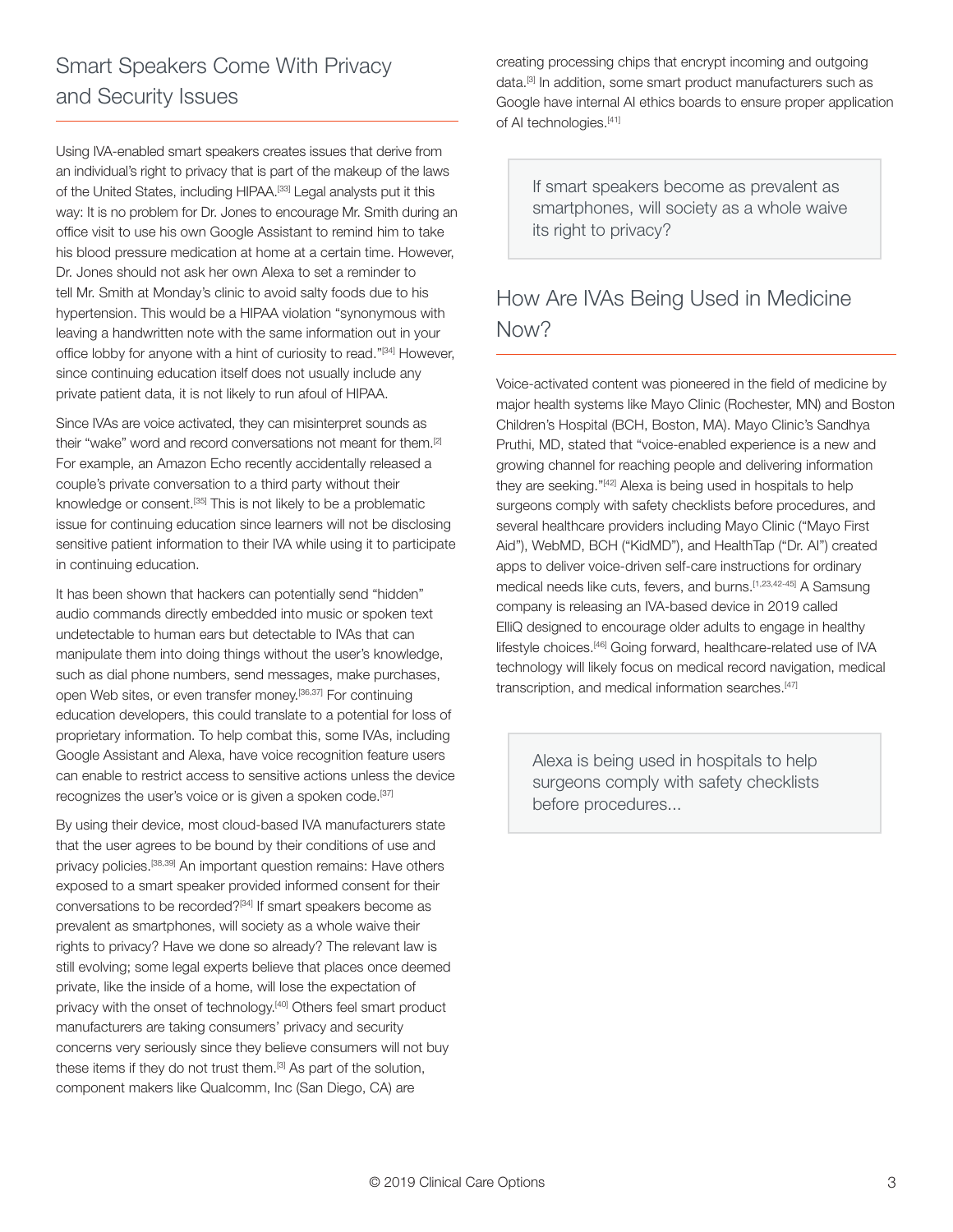Delivering Continuing Education via Smart Speaker Is a Both a Challenge and an **Opportunity** 

In general, consumer sentiment regarding smart speakers is highly positive: 75% of smart speaker owners want to learn to do more with their devices and would recommend them or purchase them as a gift.<sup>[14]</sup> Continuing education, however, targets a very specific audience. The prospects appear good. For instance, one survey indicated 48% of pediatricians queried would be willing to try voice-assistant technology in their practice.[17] Thus, it is likely that even more doctors would consider smart speakers for non-HIPAA–related uses. "In homes that have had smart speakers for at least a year, they are now the number one device for consuming audio," says Tom Webster, Senior VP of Edison Research.[30] To take advantage of this tidal wave, continuing education providers could consider creating modules that can easily be streamed by a smart speaker, whether it is placed in the home or the clinician's office. One continuing education provider has already begun to seize this opportunity by teaming up with the AudioEducate platform to create an accredited programs delivered via Alexa skill.<sup>[48]</sup>

Each IVA has unique building tools. For example, the Alexa Skills Kit can be used to create Alexa apps using the Alexa Voice Service, a collection of interfaces that "allow developers to voice enable connected products with a microphone and speaker."<sup>[26]</sup> User-friendly straightforward step-by-step interfaces will make it easy to create and deliver education aimed at the medical community. Google Assistant has an app developer program designed to be used by nonprogrammers.<sup>[49]</sup> To take advantage of Siri on Apple's HomePod, continuing education developers can use "SiriKit" to interface the IVA with iOS apps.[49] Microsoft's Cortana has an online editor and tutorial to create a "skill" that walks you through the entire process.<sup>[49]</sup>

Cutting-edge continuing education developers will need to consider several questions when designing modules for delivery via IVA. First, how will the educator assess whether learning has occurred? In addition to AudioEducate, educators can look to education platform Canvas by Instructure, with whom Alexa partnered to create a skill that allows learners to engage with their course materials using voice.[50] It is not a great leap to extrapolate how clinicians could interact with continuing education modules delivered via smart speaker/IVA in a similar way.

Another interesting question to consider is whether audio content alone is enough in our modern lifestyle where most education content is delivered in a multimedia fashion or live. However, audio content may still be a preferred format for some users, and audio is certainly a convenient format to consume at times when it is not possible or desirable for the user to view a screen.<sup>[51]</sup>

Furthermore, as every educator knows, reducing barriers is a key to learner success. Smart speakers with IVAs can do this in spades—language barriers are reduced since education modules can be programmed to be delivered in any language necessary.

Smart speakers have additional potential: They are easy to use, convenient, cost-effective, and appealing to the increasing numbers of "digital-native" clinicians entering the practice of medicine. They are also accessible for older clinicians or otherabled professionals who have difficulty using their hands or have poor eyesight. Another barrier reducer is the need to introduce the IVA to the education provider's mobile or Web account just once, and as such, an IVA also can reduce the time involved in logging progress in an education module.<sup>[52]</sup>

One caveat is that educators may need to frequently monitor or update modules delivered via smart speaker because technology is changing at a rapid pace.<sup>[53]</sup> Furthermore, smart speakers, like other cutting-edge technology, have been released prior to being entirely ready, leading to debugging in real time.<sup>[32]</sup>

Is audio content alone enough in our modern lifestyle where most education content is delivered in a multimedia fashion or live?

#### Takeaways for Continuing Education **Developers**

Smart speakers have enormous relevance and potential for continuing education. The privacy issue is not as simple as *not* having a smart speaker in the medical office because most smart phones already carry a cloud-based IVA that can be activated—either intentionally or accidentally—by uttering a phrase or by pushing a button while the device is in a pocket or bag. The medical industry should not be overly concerned about introducing a smart speaker into the office for fear that an IVA is listening and occasionally erroneously recording snippets of medical conversations—that has probably already happened when a practitioner's cell phone was inadvertently activated in a patient room. IVAs are simply more conspicuous when they are in a larger device sitting in a dedicated spot on the counter or desk. The key takeaway is this: For now, the medical community should make informed choices about how, when, and where we choose to use IVA-enabled devices and keep a keen eye on developing laws and security upgrades.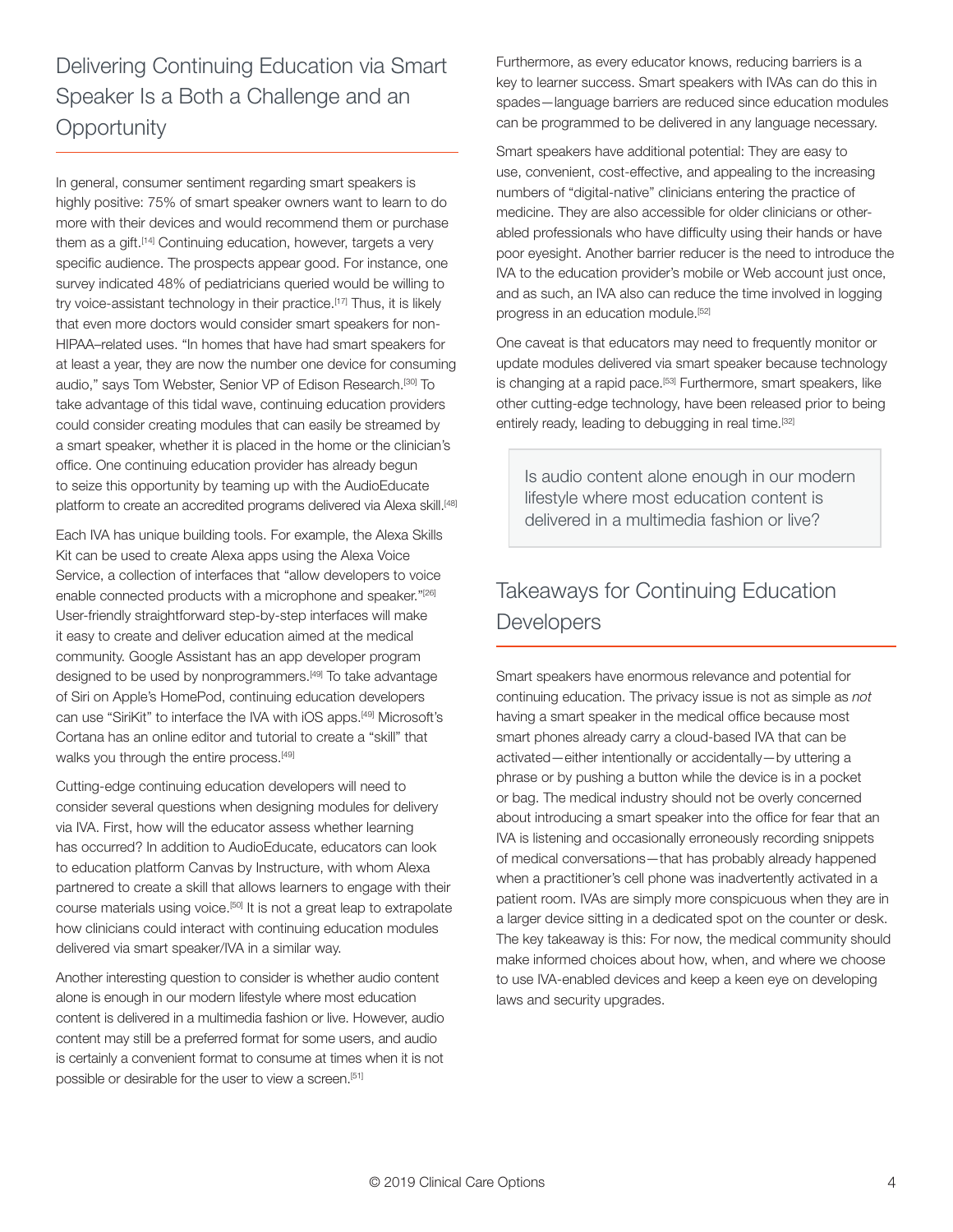#### **References**

- 1. Mukherjee S. You can now download an artificial intelligence doctor. Available at: http://fortune.com/2017/01/10/healthtap-dr-ai-launch/. Accessed March 4, 2019.
- 2. Stanley J. The privacy threat from always-on microphones like the Amazon Echo. Available at: https://www.aclu.org/blog/privacytechnology/privacy-threat-always-microphones-amazon-echo. Accessed March 4, 2019.
- 3. McConnell J. Are smart speakers spying on you? Privacy and security fears rise as devices' popularity grows. Available at: https://business.financialpost.com/technology/personal-tech/ are-smart-speakers-spying-on-you-privacy-security-fears-growas-devices-get-more-popular. Accessed March 4, 2019.
- 4. Maheshwari S. Hey, Alexa, what can you hear? And what will you do with it? Available at: https://www.nytimes.com/2018/03/31/ business/media/amazon-google-privacy-digital-assistants.html. Accessed March 4, 2019.
- 5. What is natural language understanding (NLU)? Available at: https://developer.amazon.com/alexa-skills-kit/nlu. Accessed March 4, 2019.
- 6. Snook J. CapTech research: a profile of smart speaker users. Available at: https://www.captechconsulting.com/blogs/captechresearch-a-profile-of-smart-speaker-users. Accessed March 4, 2019.
- 7. eMarketer Editors. eMarketer releases new smart speaker figures. Available at: https://www.emarketer.com/content/emarketerreleases-new-smart-speaker-figures. Accessed March 4, 2019.
- 8. Wiggers KL. Canalys: Smart speaker market grew 187% in Q2 2018. Available at: https://venturebeat.com/2018/08/16/canalyssmart-speaker-market-grew-187-percent-in-q2-2018/. Accessed March 4, 2019.
- 9. Voicebot. Smart speaker consumer adoption report. Available at https://voicebot.ai/smart-speaker-consumer-adoption-report-2019. Accessed March 4, 2019.
- 10. Kinsella B. Smart speaker owner demographics are getting younger as market nearly tripled in 12 months. Available at: https://voicebot. ai/2018/07/18/smart-speaker-owner-demographics-are-gettingyounger-as-market-nearly-tripled-in-12-months/. Accessed March 4, 2019.
- 11. Mutchler A. A timeline of voice assistant and smart speaker technology from 1961 to today. Available at: https://voicebot. ai/2018/03/28/timeline-voice-assistant-smart-speaker-technology-1961-today/. Accessed March 4, 2019.
- 12. Sullivan M. Report: Google just beat Amazon in the smart speaker wars for the first time. Available at: https://www.fastcompany.com/ 40576910/report-google-just-beat-amazon-in-the-smart-speakerwars-for-the-first-time. Accessed March 4, 2019.
- 13. Kinsella B. Smart speaker users pass 50 million in U.S. for the first time. Available at: https://voicebot.ai/2018/06/28/smart-speakerusers-pass-50-million-in-u-s-for-the-first-time/. Accessed March 4, 2019.
- 14. Perez S. Nielsen: US smart speaker adoption grew to 24% in Q2 2018, 4 in 10 own more than one. Available at: https://techcrunch. com/2018/09/28/nielsen-u-s-smart-speaker-adoption-grew-to-24-in-q2-2018-4-in-10-own-more-than-one/. Accessed March 4, 2019.
- 15. Roettgers J. Close to half of all U.S. consumers will own a smart speaker after the holidays (study). Available at: https://variety. com/2018/digital/news/smart-speaker-adoption-survey-adobe-1202934493/. Accessed March 4, 2019.
- 16. NPR. The Smart Audio Report from NPR and Edison Research Winter 2018. Available at: https://www.nationalpublicmedia.com/ wp-content/uploads/2019/01/Smart-Audio-Report-Winter-2018.pdf. Accessed March 4, 2019.
- 17. Small CE, Nigrin D, Churchwell K, et al. What will health care look like once smart speakers are everywhere? Available at: https://hbr. org/2018/03/what-will-health-care-look-like-once-smart-speakersare-everywhere. Accessed March 4, 2019.
- 18. Molla R. The holidays ushered in a smart speaker explosion starring Amazon's Alexa and Google's Assistant. Available at: https://www. recode.net/2019/1/8/18173696/amazon-alexa-google-assistantsmart-speaker-sales-npr. Accessed March 4, 2019.
- 19. Grand View Research Inc. Health Intelligent Virtual Assistant Market Size, Share & Trends Analysis Report by Technology (ASR, Text to Speech), by Product (Chatbots, Smart Speakers), by End User, and Segment Forecasts, 2018-2025. 2018.
- 20. Kinsella B. Amazon maintains smart speaker market share lead, Apple rises slightly to 4.5%. Available at: https://voicebot. ai/2018/09/12/amazon-maintains-smart-speaker-market-share-leadapple-rises-slightly-to-4-5/. Accessed March 4, 2019.
- 21. Caddy, Becca Pino N. The best smart speakers 2018: which one should you buy? Available at: https://www.techradar.com/news/bestsmart-speakers. Accessed March 4, 2019.
- 22. Newman J. Here's a rundown of all the smart speakers announced at IFA 2018. Available at: https://www.fastcompany.com/90230229/ heres-a-rundown-of-all-the-smart-speakers-announced-at-ifa-2018. Accessed March 4, 2019.
- 23. HIPAA Journal. Amazon Alexa is not HIPAA compliant but that could soon change. Available at: https://www.hipaajournal.com/amazonalexa-hipaa-compliant/. Accessed March 4, 2019.
- 24. Start building on AWS Today. Available at: https://aws.amazon.com/. Accessed March 4, 2019.
- 25. HIPAA Compliance on Google Cloud Platform. Available at: https://cloud.google.com/security/compliance/hipaa/resources/ hipaa\_compliance\_guide\_gcp.pdf. Accessed January 31, 2019.
- 26. Amazon Developer. Alexa Voice Service Agreement. Available at: https://developer.amazon.com/de/support/legal/alexa/alexa-voiceservice/terms-and-agreements. Accessed March 4, 2019.
- 27. Martindale J. Cortana vs. Siri vs Google Assistant. Available at: https://www.digitaltrends.com/computing/cortana-vs-siri-vsgoogle-now/. Accessed March 4, 2019.
- 28. Kinsella B. Data breakdown, how consumers use smart speakers today. Available at: https://voicebot.ai/2018/03/21/data-breakdownconsumers-use-smart-speakers-today/. Accessed March 4, 2019.
- 29. Kinsella B. 25 percent of smart speaker owners use them for 11 or more tasks. Available at: https://voicebot.ai/2017/10/02/25 percent-of-smart-speaker-owners-use-them-for-11-or-more-tasks/. Accessed March 4, 2019.
- 30. NPR. The Smart Audio Report from NPR and Edison Research Spring 2018. Available at: https://www.edisonresearch.com/thesmart-audio-report-from-npr-and-edison-research-spring-2018/. Accessed March 4, 2019.
- 31. Crook J. Amazon is putting Alexa in the office. Available at: https://techcrunch.com/2017/11/29/amazon-is-putting-alexa-inthe-office/. Published 2017. Accessed March 4, 2019.
- 32. Sacks E. Alexa privacy fail highlights risks of smart speakers. Available at: https://www.nbcnews.com/tech/innovation/alexaprivacy-fail-highlights-risks-smart-speakers-n877671. Accessed March 4, 2019.